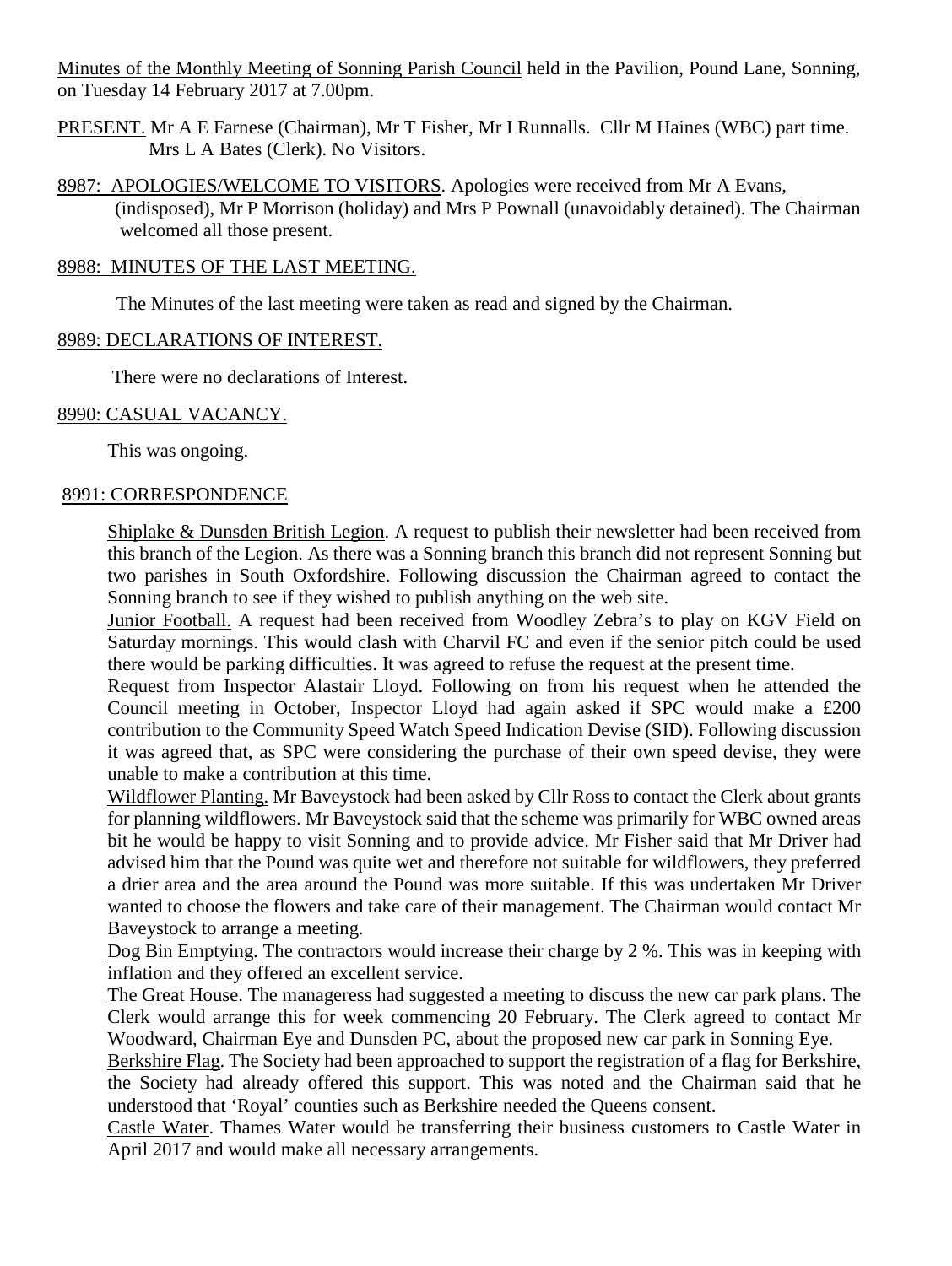## 8992: PLANNING.

Report. The Chairman said that the appeal at Land adjacent to Model Farm Cottages was of concern. Cllr Haines said that WBC had a robust Traveller Policy and that his representative would speak on his behalf, if held locally. The WBC officer and a WBC lawyer would attend the hearing.

**The following applications were on going**)**:** Reading Blue Coat School Sonning Lane (152342- F/2014/2319) split decision: Holme Park Farm House, Holme Park Farm Lane (153218): South Meadow Cottage (161434): Inniscara 15 Holmemoor Drive (163105): 32 Sonning Meadows (163244): 37 Pound Lane (163258): 8 South Drive (1634488

**The following applications had been approved**: Sonning Church of England Primary School (163312): Grove Cottage (163418): 43 West Drive (163513).

**The following applications had been refused**. Little Tudor (162805).

**The following applications had been withdrawn.** 31 West Drive (163113: The Old School House (163053).

**The following new applications had been received.** St Andrews Church (170283). Non-material amendment to planning consent F/2014/0049 (28/3/2014) to allow changes to approved landscaping proposal: Willowmere Bath Road (170093). Erection of a first floor side extension, conversion of garage and loft to create habitable accommodation to dwelling with rear dormer and roof lights: 7 Glebe Lane (170248). Erection of a single storey rear extension to dwelling: Land Adjacent to Manor House (170301). Change of use of existing office to two dwellings including a single store extension and associated works.

## 8993: CONSERVATION AREA ASSESSMENT.

There was nothing new to report.

## 8994: QUESTIONS FOR BOROUGH COUNCILLOR.

There were no other questions for Cllr Haines.

## 8995: PARISHIONER QUESTIONS

There were no questions from parishioners.

## 8996: FINANCE.

.

- a) Report. The Clerk had prepared a report which was noted. Cllr Haines said that WBC were likely to increase Council Tax by 2% and the government would allow a further 2-3 % so it could rise to 5%. WBC and Windsor and Maidenhead were to amalgamate their social care services. Cllr Haines also said that he would not be standing at the next election in 2009.
- b) Payment of Accounts Mr Fisher proposed and Mr Runnalls seconded making the following payments and these were unanimously approved.

| THE MEAN OF ACCOUNTD FEDUCAL THAT TO JETAMOTIKE |     |            |                      |         |            |            |                 |                   |
|-------------------------------------------------|-----|------------|----------------------|---------|------------|------------|-----------------|-------------------|
| Date                                            | Cha | Name       | Service item         | Gross   | <b>VAT</b> | <b>Net</b> | Committee       | Sub-Comm.         |
| 19 Jan 17                                       | 353 | <b>ISS</b> | Dog Bins             | 129.20  | 21.53      | 107.67     | <b>ENVIRON.</b> | Dog Bins          |
| 19 Jan 17                                       | 354 | Mrs Hulley | Litter $\frac{1}{2}$ | 240.00  | 0.00       | 240.00     | <b>HIGHWAY</b>  | Litter            |
|                                                 |     |            | $Nov+Dec$            |         |            |            |                 |                   |
| 19 Jan 17                                       | 355 | Son. Land  | <b>SLTC</b> Hedge    | 1800.00 | 0.00       | 1800.00    | <b>REC</b>      | <b>SLTC</b> Hedge |
| 19 Jan 17                                       | 355 | Son. Lands | Clear Wharf          | 28.00   | 0.00       | 28.00      | <b>ENVIRON</b>  | Wharf mtnce       |
| 19 Jan 17                                       | 356 | Mr Farnese | Christmas            | 19.98   | 0.00       | 19.98      | <b>ADMIN</b>    | Admin Misc.       |
| 19 Jan 17                                       | 357 | <b>SEC</b> | St Light m'tnee      | 718.58  | 119.76     | 598.82     | <b>LIGHTING</b> | Maintenance       |
| 19Jan 17                                        | 357 | <b>SEC</b> | St Light repair      | 135.31  | 22.55      | 112.76     | <b>LIGHTING</b> | Repairs           |
|                                                 |     |            | <b>Total</b>         | 3071.07 | 163.84     | 2907.23    |                 |                   |

PAYMENT OF ACCOUNTS FEBUARY '17 (1 TO 31 JANUARY)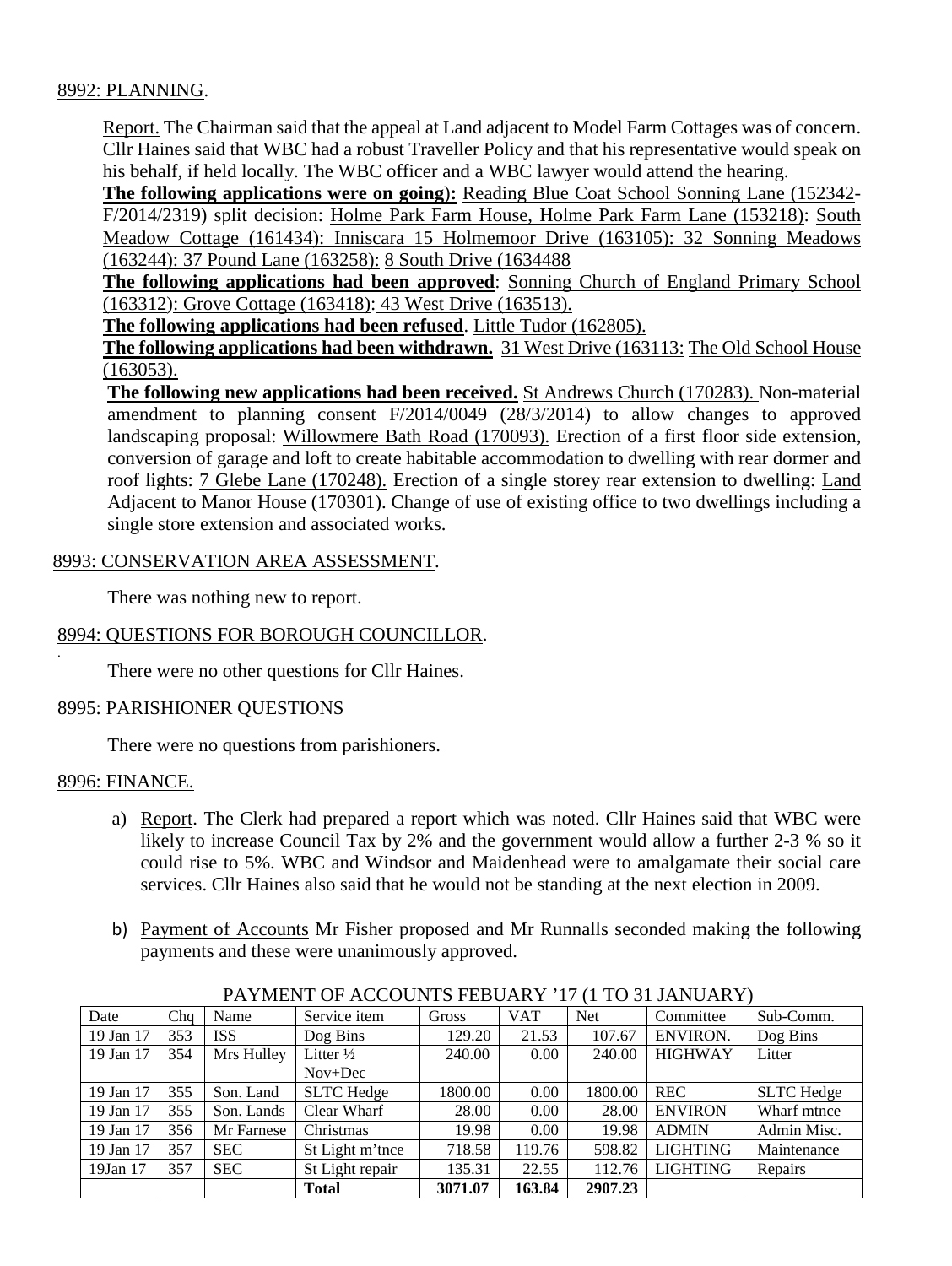#### 8996: FINANCE.

c) Allocation of CIL Funds. This would be discussed at the March meeting.

## 8997: HIGHWAYS.

Electrical Speed Indicator. Mr Fisher said that there had been some confusion about the speed limit in Pound Lane. Mr Horton had assumed that the 20 mph limit was only active while the flashing school warning signs were operating. The measurements showing the speed of traffic was therefore 50% above the speed limit rather than the 15% it would be in a 30mph zone. Mr Fisher hoped that the police would now become involved. Cllr Haines said that Thames Valley police would not monitor traffic speed in 20mph zones. Mr Fisher said that he was getting mixed messages about fixing the SID to shaped lampposts (which would be replaced in the near future). Having spoken to Chris Spinks it had become clear that the brackets could be fitted to columns between 140mm and up to 200mm, fitting the brackets was something that anyone could do. There was only one mini SID that showed excess speed, it could flash at speeds over 20mph and would light up at speeds over 30mph. The batteries would last for three weeks. The Clerk would check the insurance situation, proving this was satisfactory Mr Fisher proposed purchasing the mini SID, complete with a data collection unit and additional brackets (to enable the mini Sid to be moved to different locations) at a cost of £3000 plus VAT, the Chairman seconded and this was unanimously approved. Mr Fisher said that it was necessary to complete a form to have the flashing 'school' warning signs on at the correct times. Mr Fisher would also ask the residents of Parkway Drive about the overhanging greenery.

#### 8998: RECREATION AND ENVIRONMENT W.G.

- a) Safety Checks. The Chairman had checked the equipment.
- b) Pavilion. In the absence of Mrs Pownall Mr Fisher said that he and Mrs Pownall had met with representatives from SCC and CFC, this had been very amicable. Mrs Pownall had drawn up a list of priorities for the new pavilion, and some changes to the existing plans would be required. Mrs Pownall would report on these at the March meeting and was now concentrating on fundraising.

#### 8999: TECHNICAL SERVICES.

 Safety Checks. The Chairman had carried out the safety checks in the playground and would also inspect the exercise machines. The contractors had not completed the installation of the new swing and the Clerk would chase this up.

 Lighting Upgrade. Mr Fisher said that the designs for the heritage lights had been received and provisional prices were £410 for the basic model and up to £600 for the embellished model. Nine heritage lamps were required in the Conservation Area, plus four in other areas and another four modern lamps were also required. The Chairman proposed and Mr Fisher seconded purchasing these at a cost of £6710. A light in West Drive had been found to be in a poor condition when SEC had carried out a recent repair. The Clerk would write to the West Drive Residents Association informing them of this and the cost to replace it and five other lamps in West Drive under the WBC scheme.

Quote for Posts. The Chairman said that the planters had legs and were not suitable, he had however seen an example which were available at Travis Perkins and would cost these. Allotments. There was no update.

9000: NEWSLETTER. The Chairman would undertake this.